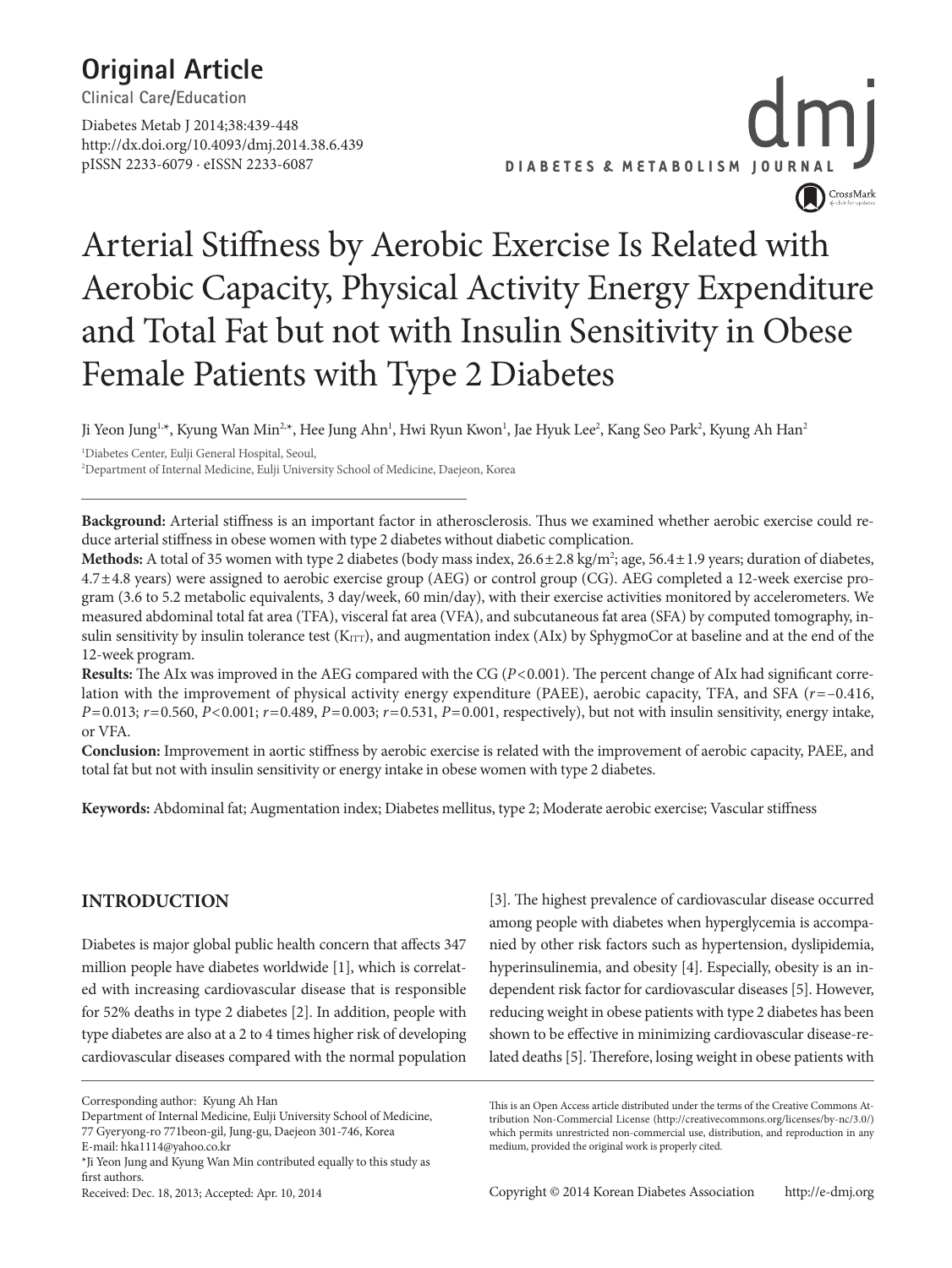### $dm$

type 2 diabetes will be effective in preventing cardiovascular diseases. In patients with type 2 diabetes, increased arterial stiffness is regarded as an early stage of arteriosclerosis and it is also regarded as a risk factor and prognostic marker for cardiovascular diseases [6]. Recently, a method of measuring augmentation index (AIx) and central aortic pressure noninvasively by analyzing the pulse waves of peripheral artery was introduced [7], and a large randomized study reported that AIx and central aortic pressure are associated with the development of cardiovascular diseases [8].

It is well known that adequate exercise, regardless of any changes in weight, independently improves cardiac function and arterial compliance, either preventing or stopping the progression of coronary artery diseases [9]. Kingwell et al. [10] compared the pulse wave velocity (PWV) of athletes and normal people and found that regular and constant exercise decreases PWV, and DeSouza et al. [11] showed that healthy adults who participated in moderate aerobic exercises for 2 to 3 months had improved arterial intima-media thickness and arterial compliance. The subjects of previous studies regarding arterial compliance only included normal population or patients with hypertension. However arterial stiffness may increase not only by hypertension but also by other risk factors of cardiovascular diseases such as old age, obesity, diabetes, and dyslipidemia. Furthermore, research regarding the correlation between reduced abdominal fat from exercises and improved arterial compliance in diabetic patients is still lacking.

Therefore, the aims of this study were to (1) examine whether aerobic exercise can alleviate arterial stiffness in patients with type 2 diabetes; (2) identify the correlation between the changes in arterial stiffness and physical activity level, aerobic capacity, abdominal fat, and insulin resistance.

#### **METHODS**

#### **Study subjects**

A total of 35 type 2 diabetes patients in the Diabetes Center at Eulji Hospital were enrolled from March to July in 2011. Subjects that were 45 to 65 years old and overweight with a body mass index (BMI) over 23 kg/m<sup>2</sup> or obese female patients with hemoglobin A1c (HbA1c) levels less than 10% were included in this study. At baseline, 24, 10, and 1 of the 35 patients were under exercise and diet, oral hypoglycemic agent, and insulin treatments, respectively. The exclusion criteria were: type 1 diabetes patients, congestive heart failure, uncontrollable arrhyth-

mia, severe valvular disease, patients with malignant tumor, patients under renal replacement therapy, patients that were difficult to perform tracking observations, patients refusing to be investigated, smokers, and patients who changed the medicine that they were taking. The Institutional Review Board of the Clinical Research Institute at Eulji Hospital approved the study protocol and informed consent was obtained from each subject.

#### **Study design**

During the 2 weeks of screening period, we requested that participants maintain their daily routine physical activity and dietary intake before beginning of the study. Two weeks later, the subjects were randomized into aerobic exercise group (AEG) or control group (CG). AEG group was performed walking exercise 3 day/week for 60 min/day at an exercise intensity of higher than 4 according to an accelerometer, corresponding to 3 to 5 metabolic equivalents (METs) [8] for 12 weeks, which corresponds to an energy expenditure of approximately 500 kcal/day. During 12 weeks, the subjects were monitored every 2 weeks for accurate measurements of their compliance, energy intake (EI), and physical activity energy expenditure (PAEE).

#### **Measured categories and methods** *Anthropometry and biochemical tests*

The subjects' height, weight, and waist circumference were measured at baseline and after the 12-week period. The height and weight were measured when subjects were only wearing light clothing, and BMI was calculated by dividing weight (kg) by the square of height  $(m<sup>2</sup>)$ . Waist circumference was measured between the lower ribs and iliac crest after exhale with a tape measure, and blood pressure was measured after 10 minutes of rest while sitting with a mercury sphygmomanometer (Yamasu, Tokyo, Japan).

As for biochemical tests, venous blood was collected 10 hours of fasting, which was centrifuged at 3,000 rpm for 15 minutes to separate the serum that was stored at –70˚C before being analyzed. Fasting glucose was measured by glucose oxidation method and HbA1c level was measured using highperformance liquid chromatography based on ion-exchange resin. Cholesterol, triglyceride, high density lipoprotein cholesterol, and low density lipoprotein cholesterol (LDL-C) were measured by enzyme-linked immunosorbent assay using an automatic chemistry analyzer (Hitachi 7170; Hitachi, Tokyo, Japan).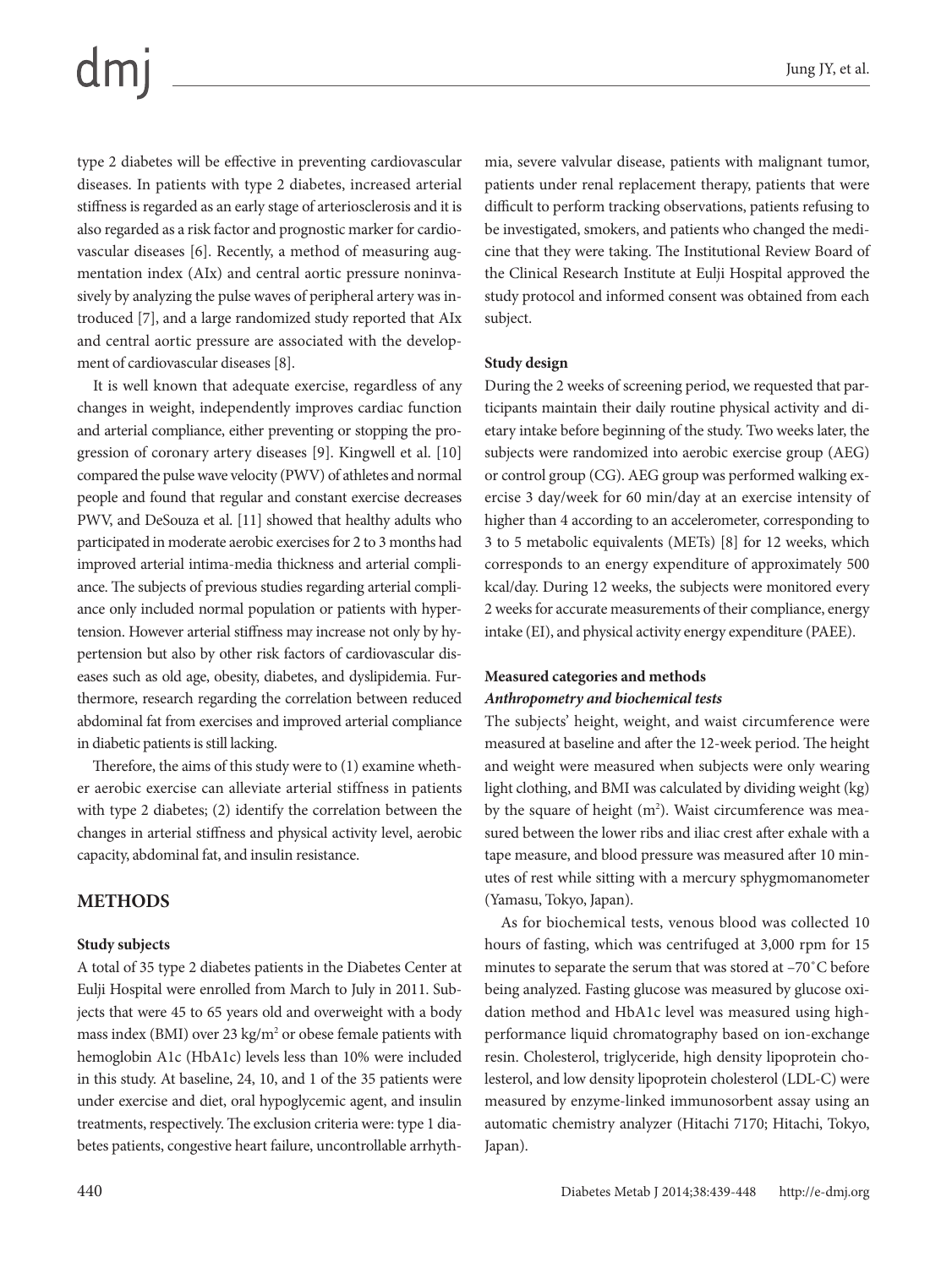Insulin resistance was calculated using insulin tolerance test  $(K_{\text{ITT}})$  [12]. After 10 hours of fasting, an insulin tolerance test was performed. A 20-gauge catheter was inserted into a vein in one hand of the subject for blood collection and another catheter into the vein on the other side for insulin injection and glucose infusion at the end of the test. The appropriate insulin concentration (0.1 U per 1 kg) was calculated and prediluted insulin (Humulin R; Eli Lilly, Indianapolis, IN, USA) was injected into the antebrachial vein at resting state, while blood was collected from the vein in the opposite hand at baseline, 3, 6, 9, 12, and 15 minutes afterwards. One hundred milliliter of 20% glucose solution was infused 15 minutes after blood collection to prevent hypoglycemia, while the blood was immediately centrifuged to measure blood glucose levels. The glucose concentrations that were measured at different time points during insulin resistance test were entered into a computer software, where they were converted to each respective natural logarithm and the slope of regression line was measured using the values at 3 to 15 minutes. From this the half-life  $(t_{1/2})$  which is the time taken for baseline glucose level to drop by half was calculated and the rate constant for plasma glucose disappearance  $(K_{\text{ITT}})$ , the insulin resistance index, was obtained using the formula:  $K_{\text{ITT}} = 0.693/(t_{1/2}) \times 100 \, (\% / \text{min}).$ 

AIx was acquired by measuring arterial stiffness and pulse wave reflection using SphygmoCor system (SphygmoCoR; At-Cor Medical Pty Ltd., Sydney, Austrailia). The pulse pressure (PP) waveform of peripheral artery was measured with applanation tonometer. All measurements were taken after at least 5 minutes of rest while sitting with either right radial artery for right-handed subjects or left transradial coronary artery for left-handed subjects. When 40 continuous waveforms were recorded, a validated transform function was used to obtain the PP waveform of aorta, and PWV was used as an evaluation index for aorta stiffness. At least two measurements per subject were performed. These measurements were checked whether the quality index provided by the software was over 80% and whether the variations between aorta PP waveforms were minimal by three medical doctors, after which only the valid measurements were included.

Definitions of major hemodynamic indices [13]: (1) Augmentation pressure (AP): maximum blood pressure (mm Hg) at the inflection point of systolic blood pressure; (2) AIx: AIx is this aortic AP expressed as a percentage of aortic PP: AIx=AP/  $PP \times 100$  (%); (3) high AIx values denote severe aortic stiffness; (4) AIx adjusted to a hear rate of 75% (AIx@75): since AIx is

affected by heart rate (HR), it is adjusted to a 'standard HR' of 75 bpm, the SphygomoCor Px software automatically decreases AIx by 4.8% per every 10 bpm rise in HR. This only applies to HR from 40 to 110 bpm.

#### *Exercise intervention*

The CG did not participate in any exercise programs, while AEG performed 60 minutes of walking exercise at an exercise intensity between 3.6 and 5.2 METs (Lifecorder activity levels 4 to 6) [14] three times per week to consume 500 kcal every day for 12 weeks. Both groups received one dietary education program at the beginning of the intervention.

#### *Measurements of physical activity level and energy intake*

To estimate the physical activity level of each subject, an accelerometer (Lifecorder; Suzuken Co., Nagoya, Japan) was used. The age, gender, height, weight, and measurement start date and time of each subject at baseline were entered. All subjects were requested to attach an accelerometer to their belt at all times except during sleep or shower during the intervention period and changes in weight were recorded every 2 weeks. Total energy expenditure (TEE), PAEE, and energy expenditure of each activity intensity levels were analyzed.

The subjects were instructed to fill out a 3-day meal record (twice during weekdays and once during weekend) and visited the hospital every 4 weeks to review their intake records and investigate their overall dietary intake. All subjects participated in a prior education program about how to fill out the meal record, where they were instructed to record all the food that they have eaten in one day and their ingredients for each meal, as well as any dietary supplements or snacks. To increase the accuracy of the records, professional dietitians used life-size food models (Korea Mirage Replica Inc., Incheon, Korea), measuring cups, measuring spoons, and estimated food size by eye measurements of food photos (The Korean Dietetic Association, 1999) to review the meal records with the subjects when the dietary questionnaires were collected. Meal record data were analyzed with a computer-aided nutritional analysis program (CAN-Pro version 2.0; Korean Nutrition Society, Seoul, Korea) to be converted to dietary intake.

#### *Graded exercise test*

The graded exercise test was performed using a stationary bicycle (ER 900, D-72475 Bits; JAGER, Wuerzburg, Germany), increasing the power by 20 W in every 2 minutes until the sub-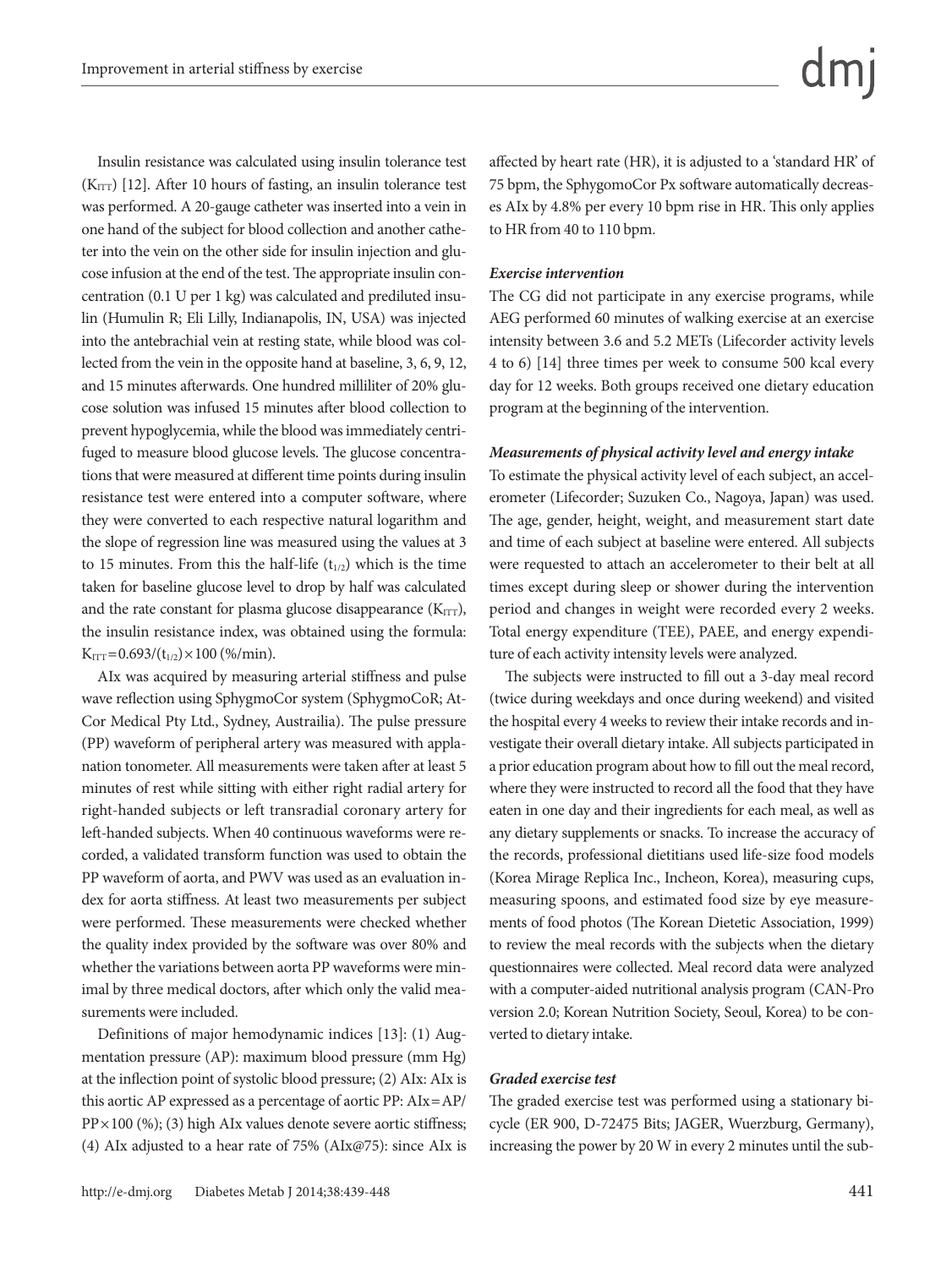# $dm$

jects could not continue exercising. Subjects' heart beats per minute, oxygen uptake, work done, and breathing rate were automatically recorded as numbers and graphs every 15 seconds, while blood pressure was recorded every 2 minutes by an automatic sphygmomanometer before, during, and after exercise. We measured anaerobic threshold using a Jaeger Oxycon Delta system.

#### *Computed tomography*

Computed tomography (GE, Milwaukee, WI, USA) of abdominal fat was measured based on methods used in previous studies, radiographic images were taken from the 4th to 5th lumber body to belly button with 10 mm above and below the range. Fat density was measured in Hounsfield unit in the range from –150 to –50 and was reconstructed. In other words, the total abdominal fat area within the abdominal cavity was calculated using a computer and the visceral fat area (VFA) was obtained by measuring the inner area with the abdomen and the dorsal peritoneum as the boundary. The subcutaneous fat area (SFA) was calculated by subtracting the total abdominal fat by VFA [15].

#### **Statistical analysis**

The mean and standard deviation for different variables in this study were performed using SPSS version 15.0 (SPSS Inc., Chicago, IL, USA). The statistical differences in physical characteristics, biochemical test results, abdominal fat, and insulin resistance of both CG and AEG before and after the 12-week period were determined using paired *t*-test, and the differences between the groups were determined using independent *t*-test and analysis of covariance, and finally bivariate correlation test was used. Statistical significance was set at *P*<0.05.

### **RESULTS**

#### **Baseline clinical characteristics**

A total of 35 (CG=18, AEG=17) subjects were enrolled for this study. The average age was  $56.5 \pm 3.4$ , average diabetes duration was  $4.7 \pm 4.8$  years, and average BMI was  $26.6 \pm 1.9$  kg/m<sup>2</sup>. Although there were no significant differences in age (*P*=0.072), diabetes duration (*P*=0.488), and BMI (*P*=0.071) between the two groups (Table 1), the waist circumference was higher in CG compared with AEG (P=0.006). Furthermore, the average HbA1c  $(P=0.986)$ , K<sub>ITT</sub>  $(P=0.628)$  which is the insulin resistance index, and AIx@75 (*P*=0.115) were similar in both groups (Table 1). There were no changes in drug intake of subjects in attempt to

| <b>Table 1.</b> Clinical characteristics at the baseline |                |                |           |  |  |
|----------------------------------------------------------|----------------|----------------|-----------|--|--|
| Characteristic                                           | $AEG (n=17)$   | $CG (n=18)$    | $P$ value |  |  |
| Age, yr                                                  | $55.4 \pm 3.5$ | $57.6 \pm 3.5$ | 0.072     |  |  |
| Diabetes duration, yr                                    | $4.1 \pm 5.3$  | $5.3 + 4.2$    | 0.488     |  |  |
| BW, kg                                                   | $63.4 \pm 6.1$ | $67.7 \pm 6.2$ | 0.047     |  |  |
| <b>BMI</b> $\log/m^2$                                    | $260+15$       | $272 + 21$     | 0.071     |  |  |

| BW, kg                                                                                                                                  | $63.4 \pm 6.1$                                                                                                                                      | $67.7 \pm 6.2$                                                                                                                                       | 0.047                                                                |
|-----------------------------------------------------------------------------------------------------------------------------------------|-----------------------------------------------------------------------------------------------------------------------------------------------------|------------------------------------------------------------------------------------------------------------------------------------------------------|----------------------------------------------------------------------|
| BMI, kg/m <sup>2</sup>                                                                                                                  | $26.0 \pm 1.5$                                                                                                                                      | $27.2 \pm 2.1$                                                                                                                                       | 0.071                                                                |
| WC, cm                                                                                                                                  | $85.9 \pm 3.3$                                                                                                                                      | $90.6 \pm 5.8$                                                                                                                                       | 0.006                                                                |
| Lab finding<br>FPG, mg/dL<br>HbA1c, %<br>$K_{\text{ITT}}$ , %/min<br>SBP, mm Hg<br>DBP, mm Hg<br>TC, mg/dL<br>TG, mg/dL<br>HDL-C, mg/dL | $134.3 \pm 27.2$<br>$7.3 \pm 0.9$<br>$2.2 \pm 0.9$<br>$123.7 \pm 9.6$<br>$80.0 \pm 6.3$<br>$184.1 \pm 42.2$<br>$167.5 \pm 116.6$<br>$41.8 \pm 11.6$ | $130.0 \pm 32.6$<br>$7.3 \pm 1.2$<br>$2.1 \pm 1.0$<br>$121.7 \pm 18.6$<br>$79.4 \pm 9.9$<br>$147.6 \pm 25.1$<br>$141.7 \pm 105.8$<br>$38.1 \pm 12.4$ | 0.686<br>0.986<br>0.628<br>0.689<br>0.850<br>0.004<br>0.497<br>0.362 |
| $LDL-C, mg/dL$                                                                                                                          | $114.1 \pm 33.3$                                                                                                                                    | $84.9 \pm 26.8$                                                                                                                                      | 0.007                                                                |
| Abdominal fat, cm <sup>2</sup><br><b>TFA</b><br><b>VFA</b><br><b>SFA</b>                                                                | $39,361.3 \pm 7,415.2$<br>$16,175.2 \pm 4,296.6$<br>$23,186.1 \pm 5,858.8$                                                                          | $35,090.1 \pm 6,294.9$<br>$14,757.1 \pm 2,708.5$<br>$20,333.0 \pm 6,297.7$                                                                           | 0.076<br>0.254<br>0.174                                              |
| Aerobic capacity,<br>$AT-VO2$                                                                                                           | $11.3 \pm 3.7$                                                                                                                                      | $9.0 \pm 3.8$                                                                                                                                        | 0.078                                                                |
| AIx@75,%                                                                                                                                | $26.3 \pm 7.4$                                                                                                                                      | $30.2 \pm 10.5$                                                                                                                                      | 0.115                                                                |

Values are presented as mean±standard deviation. *P* values are obtained by independent *t*-test.

AEG, aerobic exercise group; CG, control group; BW, body weight; BMI, body mass index; WC, waist circumference; FPG, fasting plasma glucose; HbA1c, hemoglobin A1c; KITT, insulin sensitivity by insulin tolerance test; SBP, systolic blood pressure; DBP, diastolic blood pressure; TC, total cholesterol; TG, triglyceride; HDL-C, high density lipoprotein cholesterol; LDL-C, low density lipoprotein cholesterol; TFA, total fat area; VFA, visceral fat area; SFA, subcutaneous fat area; AT-VO2, anaerobic threshold-oxygen consumption; AIx@75, augmentation index 75%.

prevent hypoglycemia during the 12-week period. At baseline, 13 and 9 subjects, 3 and 7 subjects, and 1 and 0 subjects in AEG and CG were receiving exercise and diet, oral hypoglycemic agent, and insulin therapies, respectively, but there were no significant differences in receiving different types of therapy between the groups.

#### **Changes in energy expenditure and energy intake**

There were no significant difference in the TEE (*P*=0.741), PAEE ( $P=0.539$ ), and EI ( $P=0.419$ ) at baseline between groups. After 12 weeks, the TEE (*P*=0.042) and PAEE (*P*=0.001) of AEG increased from baseline, but no differences were observed in CG (*P*=0.651, *P*=0.572, respectively). After 12 weeks, the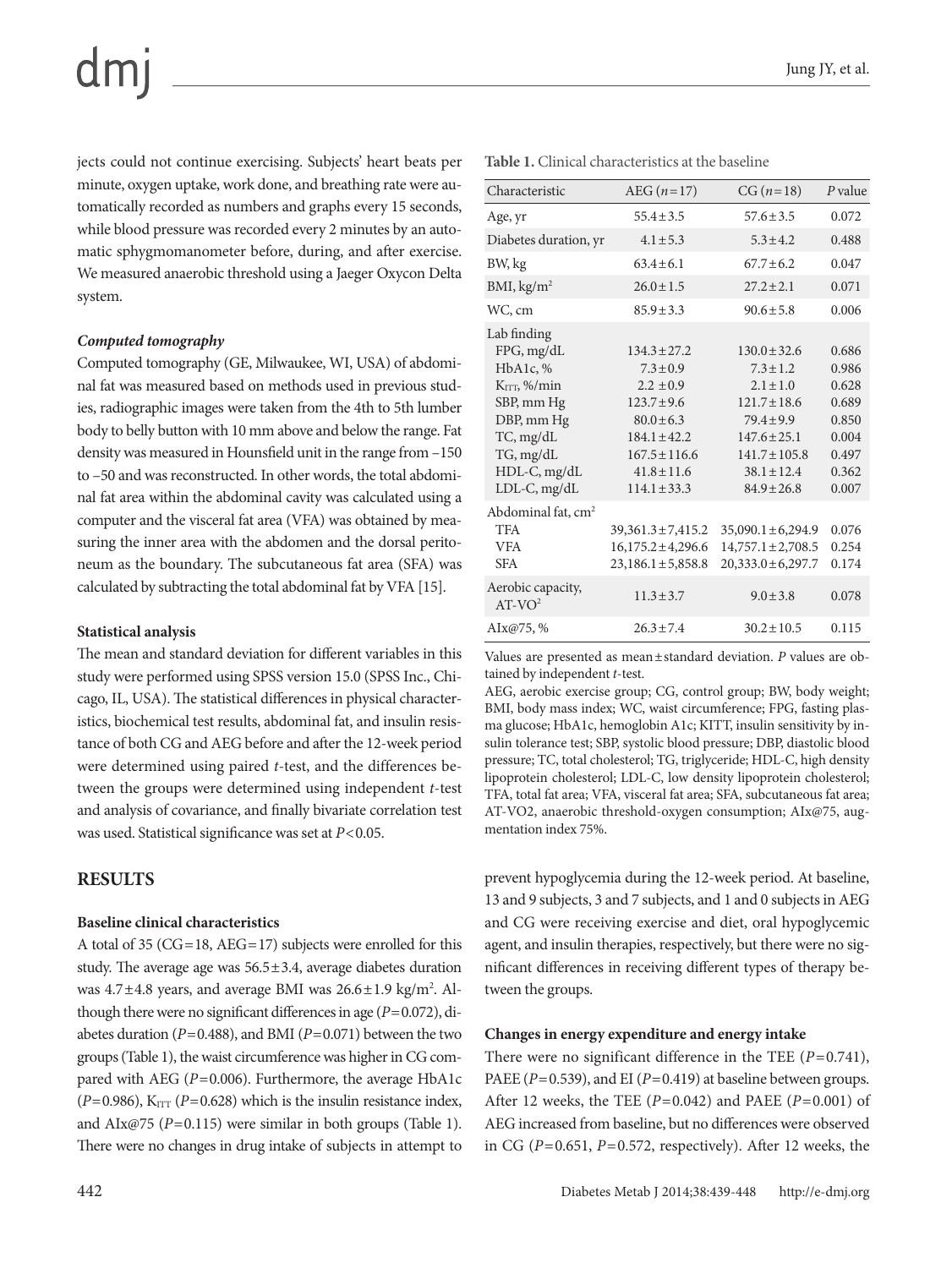changes in TEE  $(P=0.027)$  and PAEE  $(P=0.001)$  were significantly higher in AEG compared with CG (Tables 2 and 3).

In CG, EI decreased significantly from 1,956.9±176.8 to 1,730.1±284.9 kcal/day (*P*<0.001), and AEG also showed a sig-

**Table 2.** Total and physical activity energy expenditure and dietary energy intake in each group at the baseline and during the 12 weeks intervention (kcal/day)

|                       | AEG                       | CG                    | $P$ value |
|-----------------------|---------------------------|-----------------------|-----------|
| <b>TEE</b>            |                           |                       |           |
| <b>Baseline</b>       | $1,876.0 \pm 343.0$       | $1,898.4 \pm 145.4$   | 0.741     |
| During intervention   | $2,195.5 \pm 669.9^a$     | $1,910.2 \pm 155.2$   | 0.088     |
| % Change <sup>b</sup> | $16.8 \pm 28.8$           | $0.7 + 5.7$           | 0.027     |
| <b>PAEE</b>           |                           |                       |           |
| <b>Baseline</b>       | $331.6 \pm 143.4$         | $304.9 \pm 109.5$     | 0.539     |
| During intervention   | $458.2 \pm 155.6^{\circ}$ | $313.4 \pm 122.0$     | 0.004     |
| % Change <sup>b</sup> | $47.6 \pm 46.3$           | $4.2 + 22.2$          | < 0.001   |
| EI                    |                           |                       |           |
| Baseline              | $1,909.0 \pm 169.0$       | $1,956.9 \pm 176.8$   | 0.419     |
| During intervention   | $1,634.5 \pm 263.0^a$     | $1,730.1 \pm 284.9^a$ | 0.311     |
| % Change <sup>b</sup> | $-14.5 \pm 10.8$          | $-12.0 \pm 8.7$       | 0.453     |

Values are presented as mean±standard deviation. *P* values are obtained by independent *t*-test.

AEG, aerobic exercise group; CG, control group; TEE, total energy expenditure; PAEE, physical activity energy expenditure; EI, energy intake.

 $P$ <0.05 compared to baseline within group,  $P$ Change (percent change) was calculated as (12 weeks value–baseline value)×100/baseline value.

nificant decrease in EI, from 1,909.0±169.0 to 1,634.5±253.0 kcal/day (*P*<0.001), but the changes in EI were not significantly different between the two groups (Tables 2 and 3).

While change in AIx@75 was associated with changes in TEE (*r*=–0.376, *P*=0.026) and PAEE (*r*=–0.416, *P*=0.013), it was not correlated with the change in EI (Table 4).

#### **Changes in anthropometric and biochemical indices**

After 12 weeks, both AEG and CG showed significant decreases in weight (*P*<0.001 and *P*=0.01, respectively), BMI (*P*<0.001 and *P*=0.02, respectively), and waist circumference (*P*<0.001 and *P*=0.04, respectively) from baseline (Table 3, Fig. 1).

After 12 weeks, the decreases in weight, BMI, and waist circumference were significantly were greater in AEG compared with CG (*P*=0.039, *P*=0.039, and *P*=0.020, respectively), and the decreases in triglyceride level was also greater in AEG than in CG (*P*=0.034). However the change in insulin resistance was not significantly different between two groups (Table 3, Fig. 1).

Although the change in AIx@75 was significantly correlated with change in waist circumference ( $r=0.348$ ,  $P=0.044$ ), it was not associated with insulin resistance improvement significantly (Table 4).

|  |  |  |  |  |  |  | Table 3. Changes in anthropometric, insulin sensitivity, regional fat, aerobic capacity, and AIx among two groups |
|--|--|--|--|--|--|--|-------------------------------------------------------------------------------------------------------------------|
|--|--|--|--|--|--|--|-------------------------------------------------------------------------------------------------------------------|

|                                                                 | <b>AEG</b>                                                                 |                                                                                                                                                   | CG                               |                                  |                                                                                                                                                                                                   |                                  |                         |
|-----------------------------------------------------------------|----------------------------------------------------------------------------|---------------------------------------------------------------------------------------------------------------------------------------------------|----------------------------------|----------------------------------|---------------------------------------------------------------------------------------------------------------------------------------------------------------------------------------------------|----------------------------------|-------------------------|
|                                                                 | Baseline                                                                   | After                                                                                                                                             | % Change <sup>a</sup>            | Baseline                         | After                                                                                                                                                                                             | % Change <sup>a</sup>            | $P$ value               |
| Anthropometric<br>BW, kg                                        | $63.4 \pm 6.1$                                                             | $60.3 \pm 5.8^{\rm b}$                                                                                                                            | $-4.9 \pm 2.7$                   | $67.7 \pm 6.2$                   | $65.9 \pm 7.1^{\rm b}$                                                                                                                                                                            | $-2.8 \pm 3.1$                   | 0.039                   |
| BMI, kg/m <sup>2</sup><br>WC, cm                                | $26.0 \pm 1.5$<br>$85.9 \pm 3.3$                                           | $24.8 \pm 1.4^b$<br>$81.0 \pm 3.9^{\rm b}$                                                                                                        | $-4.9 \pm 2.7$<br>$-5.9 \pm 3.2$ | $27.2 \pm 2.1$<br>$90.6 \pm 5.8$ | $26.5 \pm 2.4^b$<br>$87.9 \pm 5.9^{\rm b}$                                                                                                                                                        | $-2.8 \pm 3.1$<br>$-3.0 \pm 3.8$ | 0.039<br>0.020          |
| Abnormal fat area, cm<br><b>TFA</b><br><b>VFA</b><br><b>SFA</b> | $35,090.1 \pm 6,294.9$<br>$14,757.1 \pm 2,708.5$<br>$20,333.0 \pm 6,297.7$ | $30,730.8 \pm 6,991.1^{\circ} -13.8 \pm 7.9$<br>$14.757.1 \pm 2.708.5^{\circ}$ -17.6 $\pm$ 14.4<br>$18,217.4 \pm 6,310.8^{\circ}$ $-11.3 \pm 7.4$ |                                  |                                  | $39,361.3 \pm 7,415.2$ $37,402.2 \pm 6,720.5$ $-4.3 \pm 11.8$<br>$16,175.2 \pm 4,296.6$ $16,175.2 \pm 4,196.6$ $-2.4 \pm 19.9$<br>$23,186.1 \pm 5,858.8$ $21,957.2 \pm 5,563.5^b$ $-4.8 \pm 10.2$ |                                  | 0.010<br>0.017<br>0.044 |
| Aerobic capacity<br>$(AT-VO2), mL/min/kg$                       | $9.0 \pm 3.8$                                                              | $15.2 \pm 5.4^{\rm b}$                                                                                                                            | $88.3 \pm 77.3$                  | $11.3 \pm 3.7$                   | $10.7 \pm 3.8$                                                                                                                                                                                    | $1.6 \pm 43.1$                   | < 0.001                 |
| Insulin sensitivity<br>(K <sub>ITT</sub> ), % <sub>min</sub>    | $2.2 \pm 0.9$                                                              | $2.6 \pm 0.9$                                                                                                                                     | $28.5 \pm 64.1$                  | $2.1 \pm 1.0$                    | $2.3 \pm 0.6$                                                                                                                                                                                     | $37.1 \pm 91.5$                  | 0.751                   |
| AIx@75, $%$                                                     | $30.2 \pm 10.5$                                                            | $22.1 \pm 9.9^{\circ}$                                                                                                                            | $-27.4 \pm 18.0$                 | $26.3 \pm 7.4$                   | $29.6 \pm 7.1^{\circ}$                                                                                                                                                                            | $20.5 \pm 25.1$                  | < 0.001                 |

Values are presented as mean±standard deviation. *P* values are obtained by independent *t*-test between groups.

AIx, augmentation index; AEG, aerobic exercise group; CG, control group; BW, body weight; BMI, body mass index; WC, waist circumference; TFA, total fat area; VFA, visceral fat area; SFA, subcutaneous fat area; AT-VO<sub>2</sub>, anaerobic threshold-oxygen consumption;  $K_{\text{IT},\text{D}}$  insulin sensitivity by insulin tolerance test; AIx@75, augmentation index 75%.

<sup>a</sup>% Change (percent change) was calculated as (12 weeks value–baseline value)×100/baseline value, <sup>b</sup>P<0.05 significance from paired *t*-test within group.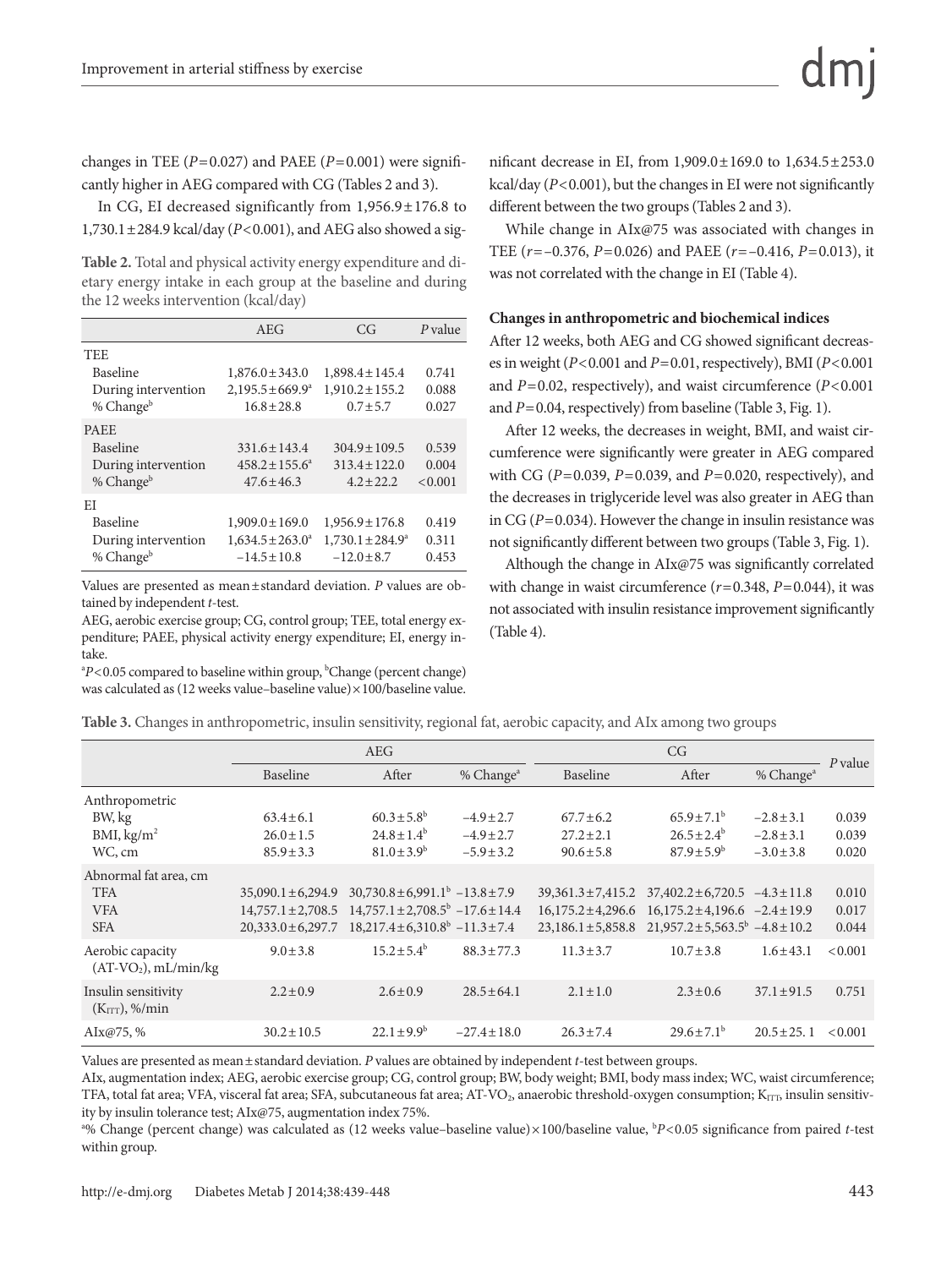| Factor                  | $\Delta$ AIx@75 |           |  |  |  |
|-------------------------|-----------------|-----------|--|--|--|
|                         | R               | $P$ value |  |  |  |
| $\triangle$ BW          | 0.334           | 0.050     |  |  |  |
| $\triangle$ BMI         | 0.334           | 0.050     |  |  |  |
| $\triangle W C$         | 0.348           | 0.044     |  |  |  |
| $\triangle TFA$         | 0.489           | 0.003     |  |  |  |
| <b>AVFA</b>             | 0.327           | 0.059     |  |  |  |
| <b>ASFA</b>             | 0.531           | 0.001     |  |  |  |
| $\triangle$ FPG         | $-0.067$        | 0.713     |  |  |  |
| A HbA1c                 | 0.061           | 0.729     |  |  |  |
| $\Delta K$ itt          | 0.033           | 0.853     |  |  |  |
| $\triangle$ TC          | 0.246           | 0.154     |  |  |  |
| $\triangle T G$         | 0.155           | 0.374     |  |  |  |
| $\triangle HDL-C$       | 0.055           | 0.753     |  |  |  |
| $\triangle LDL-C$       | 0.253           | 0.142     |  |  |  |
| $\triangle$ SBP         | 0.243           | 0.166     |  |  |  |
| <b>ADBP</b>             | 0.120           | 0.499     |  |  |  |
| <b>ATEE</b>             | $-0.376$        | 0.026     |  |  |  |
| <b>APAEE</b>            | $-0.416$        | 0.013     |  |  |  |
| $\triangle$ EI          | 0.065           | 0.712     |  |  |  |
| $\Delta AT\text{-}VO_2$ | $-0.560$        | < 0.001   |  |  |  |

**Table 4.** Factors associated with percent change of AIx@75 including all groups

AIx@75, augmentation index 75%; BW, body weight; BMI, body mass index; WC, waist circumference; TFA, total fat area; VFA, visceral fat area; SFA, subcutaneous fat area; FPG, fasting plasma glucose; HbA1c, hemoglobin A1c;  $K_{\text{ITT}}$ , insulin sensitivity by insulin tolerance test; TC, total cholesterol; TG, triglyceride; LDL-C, low density lipoprotein cholesterol; HDL-C, high density lipoprotein cholesterol; SBP, systolic blood pressure; DBP, diastolic blood pressure; TEE, total energy expenditure; PAEE, physical activity energy expenditure; EI, energy intake;  $AT\text{-}VO<sub>2</sub>$ , anaerobic threshold-oxygen consumption.

#### **Changes in abdominal fat**

After 12 weeks intervention, AEG showed significant decreases in total fat area (TFA; *P*<0.001), VFA (*P*<0.001), and SFA (*P*<0.001) from baseline. On the other hand, CG showed no significant differences in TFA (*P*=0.103) or VFA (*P*=0.356), but their SFA decreased significantly (*P*=0.047) from baseline. After 12 weeks, the changes in TFA (*P*=0.010), VFA (*P*=0.017), and SFA (*P*=0.044) decreased significantly in AEG compared with CG (Table 3, Fig. 1).

Although the change in AIx@75 was significantly related to the changes in SFA (*r*=0.531, *P*=0.001) and TFA (*r*=0.489, *P*=0.003), it was not associated with VFA (Table 4).



**Fig. 1.** Change in body weight and abdominal fat after 3 months intervention among two groups. BMI, body mass index; TFA, total fat area; VFA, visceral fat area; SFA, subcutaneous fat area; CG, control group; AEG, aerobic exercise group. <sup>a</sup>P<0.05 from independent *t*-test.



**Fig. 2.** Change in augmentation index 75% (AIx@75), aerobic capacity and physical activity energy expenditure (PAEE) after 3 months intervention among two groups. AEG, aerobic exercise group; CG, control group; AC, aerobic capacity. <sup>a</sup>P<0.05 from independent *t*-test.

#### **Changes in aerobic capacity and AIx**

After 12 weeks, the aerobic capacity significantly increased in AEG from baseline (*P*<0.001), while CG did not show any differences, and the change in aerobic capacity increased significantly in AEG compared with CG (*P*<0.001). The differences in aerobic capacity between the two groups was still significant even after adjusting for subjects' baseline age, weight, waist circumference, total cholesterol, LDL-C, and aerobic capacity (*P*=0.002) (Table 3, Fig. 2).

After 12 weeks, the aortic AIx@75 decreased significantly in AEG from baseline (*P*<0.001), while it was increased in CG from baseline (*P*<0.001). The difference in changes of aortic AIx@75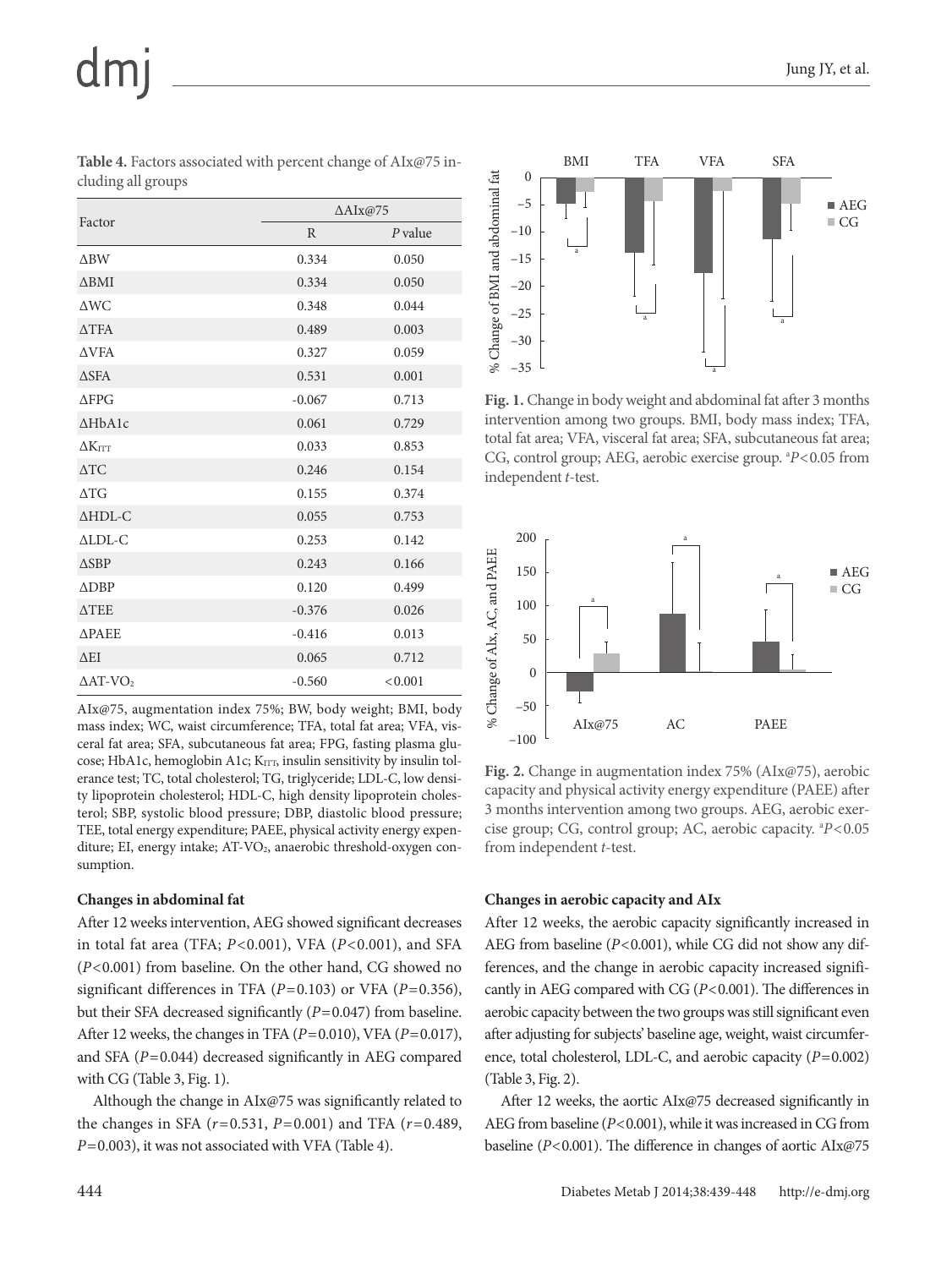

**Fig. 3.** Correlation between physical activity energy expenditure (PAEE), aerobic capacity (AC), and augmentation index 75% (AIx@75).

of AEG and CG after 12 weeks was significant (*P*<0.001) (Table 3), and this significance was maintained even after adjusting for age, weight, waist circumference, total cholesterol, and LDL-C (*P*<0.001).

The change in aortic AIx@75 had a significant correlation with the change in cardiorespiratory fitness (*r*=–0.560, *P*<0.001) (Table 4, Fig. 3).

#### **DISCUSSION**

Increased arterial stiffness gives rise to left ventricular overload and increases the tension of blood vessel wall, consequently leading to increased risks of cardiovascular diseases. Arterial stiffness can be change after exercise. Indeed, Lee et al. [16] showed that an acute treadmill exercise (60% HRmax) in patients with hypertension can lead to decreased blood pressure and improved vascular compliance. Furthermore, improvements of vascular compliance was greater in the 12 weeks compared with at the 6 weeks among subjects with hypertension taking antihypertensive drugs, which indicated prolonged aerobic exercise showed much effectiveness although temporary aerobic exercise does improve vascular compliance [17]. Also, Mustata et al. [18] reported that aerobic exercise 60 min/day for 3 day/week for 12 weeks had an effect of significantly decreasing arterial stiffness in patients with predialysis chronic

kidney disease. In line with previous studies, this study showed AIx was significantly decreased in AEG compared with CG. The possible reason for the restoration of vascular compliance after exercise is the augmented blood flow and blood pressure during exercise helps maintain the normal functions of aortic endothelium and efficiently supplies blood to arteriole [19]. In addition, the increased production of nitric oxide in vascular endothelium with exercise might be possible reason for the benefits of exercise-induced decrease in arterial stiffness [20].

In general, arterial stiffness can be affected by age, obesity, hypertension, and diabetes, which are all risk factors for cardiovascular diseases [21]. Arterial stiffness has also shown to be correlated with insulin resistance because increased insulin resistance has been known to induce arterial stiffness through various mechanisms such as accelerated sympathetic nervous system, increased sodium uptake in kidneys, impaired vascular dilation, and accelerated renin-angiotensin-aldosterone system. These have been known to show significant correlation with AIx and fasting blood glucose [22], and Wilkinson et al. [23] showed that AIx is increased in diabetes. However, no differences in changes of fasting blood glucose, HbA1c, and KITT were observed between AEG and CG in this study, and no correlation between these variables and arterial stiffness was observed. A previous study reported that intense exercise is required to increase insulin sensitivity [24], while long-term period of exercise is required for moderate intense exercise [25,26]. Furthermore, Mustata et al. [18] reported that only 12 weeks of aerobic exercise is not sufficient to increase homeostasis model assessment of insulin resistance (HOMA-IR), and many other factors are involved in increasing HOMA-IR. However this study did not have enough exercise intensity, amount, and duration to increase insulin sensitivity, which might be a reason that changes in insulin sensitivity had no correlation with changes in AIx in this study. Further study that studies the association between enhanced insulin sensitivity and arterial stiffness with varying exercise intensity and duration is warranted.

Arterial stiffness and abdominal fat are known to show significant correlation. An aquarobics exercise for 60 min/day for 3 day/week for 8 weeks among middle-aged obese women reduced body fat and increased vascular compliance [27], while Kim et al. [28] showed a significant relationship between arterial stiffness measured by PWV and waist circumference but not with weight and BMI. In line, this study also showed a correlation between changes in AIx and changes in waist circumference but not with weight and BMI. As such, weight and BMI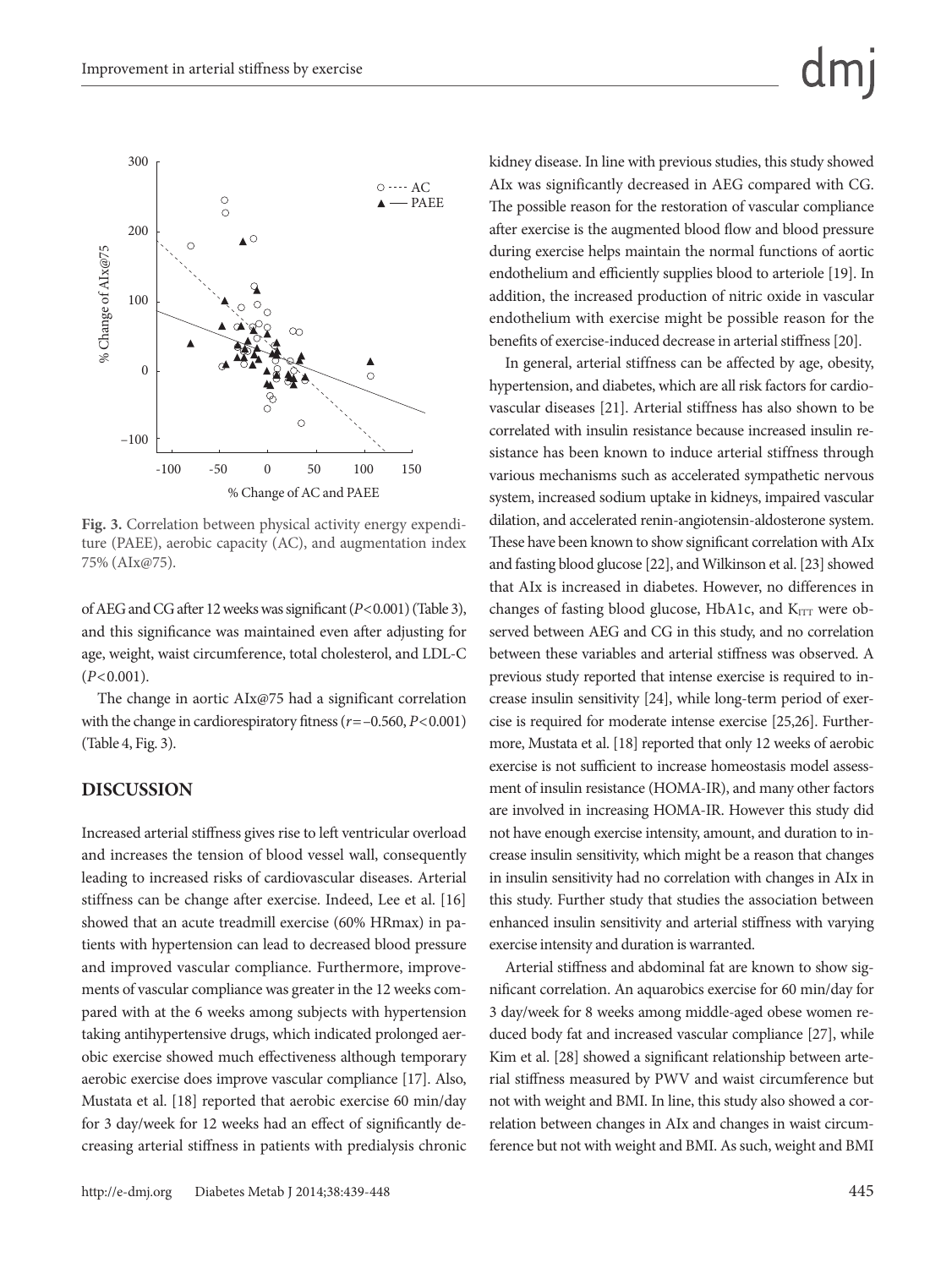## dmi

has, until now, failed to show any consistent correlation with long-term arterial calcification and arterial stiffness because BMI does not only reflect body fat but also muscle mass [29]; therefore, the association between BMI and arterial stiffness can differ depending on the ratio of fat and muscle. Furthermore, we found that AEG had significantly higher reductions in total abdominal fat, visceral fat, and subcutaneous fat compared with CG, of which changes in total abdominal fat and subcutaneous fat showed significant correlation with changes in AIx, suggesting that abdominal fat has larger implications on AIx than weight. Although changes in visceral fat did not such a significant correlation, its *P* value was 0.059, which is very close to being significant, therefore further study with a larger cohort and longer duration may be required to confirm this results.

Most studies regarding exercise reported that exercise alone does not have a large effect on weight reduction [30,31], but here we showed not only the significant reduction in weight of AEG (–3.1 kg) but also a significant reduction in subcutaneous fat of CG, unlike the previous studies. We speculate that the reason for such controversy is because both groups had reduced food intake at the end of study compared with baseline. However there was no difference in calorie intake in both groups. Arterial stiffness has been shown to be associated with increased aerobic exercise capacity through regular aerobic exercise [32]. Yoon et al. [33] showed that carotid-femoral artery PWV was negatively associated with VO<sub>2</sub>max which is an index of cardiorespiratory fitness among old-aged women (*r*=–0.533). Mustata et al. [18] also showed a significant association between the increased VO<sub>2</sub>max and AIx after 12 weeks of aerobic exercise with 40% to 60% intensity. This study also showed that AEG had increased aerobic capacity compared with CG, and the enhanced cardiorespiratory fitness showed a negative correlation with reduced arterial stiffness (*r*=–0.560), similarly to previous studies, and this had the highest correlation among other factors. As such, arterial compliance enhancement after exercise is known to be due to the increased aortic compliance, reduced peripheral blood vessel resistance, restoration of compliance, changes in plasma volume, and changes in endocrine system [34,35]. Aerobic exercise capacity is a strong predictor of total mortality due to cardiovascular diseases [36], and although this is greatly reduced in patients with type 2 diabetes [37], regular exercise can restore cardiorespiratory fitness and reduce risk factors for cardiovascular diseases. The American Diabetes Association particularly emphasizes the advantages of regular physical activities

in diabetes prevention and treatment and recommends more than 30 minutes of moderate exercise every day [38]. They are also recommending more than 150 minutes of moderate exercise (50% to 70% of HRmax) every week and more than three times per week of aerobic exercise, especially to control blood glucose levels, maintain weight, and reduce risks of cardiovascular diseases [39]. In addition, this study showed that changes in AIx does not have a significant relationship with changes in calorie intake but does have a negative correlation with TEE and PAEE.

The limitations of this study were that the cohort size was small and that this was only a preliminary study. Also, this study does not provide any clues regarding how exercise intensity, amount, and duration can affect weight reduction and insulin resistance. Therefore further study with a larger cohort with differing exercise intensity, amount, and duration is needed.

In conclusion, 12 weeks of moderate aerobic exercise can reduce weight and abdominal fat, alleviate arterial stiffness, and improves aerobic capacity but does not decrease insulin resistance. In addition, changes in arterial stiffness was more associated with waist circumference and changes in abdominal fat rather than weight, and with changes in PAEE rather than changes in EI. These suggested that moderate intensity exercise improved arterial stiffness with relation to cardiorespiratory fitness and also with central obesity in type 2 diabetes.

### **CONFLICTS OF INTEREST**

No potential conflict of interest relevant to this article was reported.

### **REFERENCES**

- 1. Danaei G, Finucane MM, Lu Y, Singh GM, Cowan MJ, Paciorek CJ, Lin JK, Farzadfar F, Khang YH, Stevens GA, Rao M, Ali MK, Riley LM, Robinson CA, Ezzati M; Global Burden of Metabolic Risk Factors of Chronic Diseases Collaborating Group (Blood Glucose). National, regional, and global trends in fasting plasma glucose and diabetes prevalence since 1980: systematic analysis of health examination surveys and epidemiological studies with 370 country-years and 2.7 million participants. Lancet 2011;378:31-40.
- 2. Morrish NJ, Wang SL, Stevens LK, Fuller JH, Keen H. Mortality and causes of death in the WHO Multinational Study of Vascular Disease in Diabetes. Diabetologia 2001;44 Suppl 2:S14-21.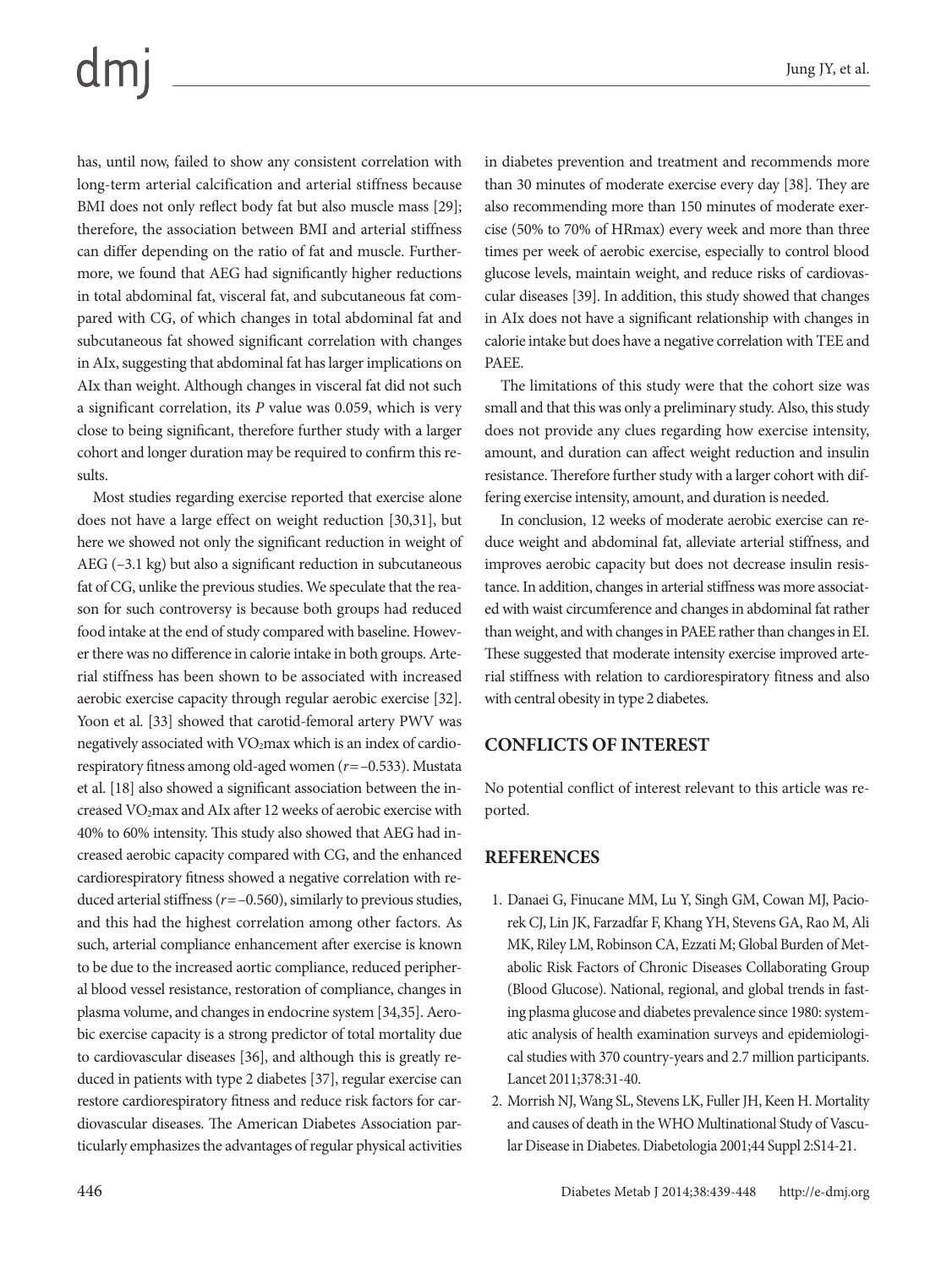- 3. Stamler J, Vaccaro O, Neaton JD, Wentworth D. Diabetes, other risk factors, and 12-yr cardiovascular mortality for men screened in the Multiple Risk Factor Intervention Trial. Diabetes Care 1993;16:434-44.
- 4. Alexander CM, Landsman PB, Teutsch SM, Haffner SM; Third National Health and Nutrition Examination Survey (NHANES III); National Cholesterol Education Program (NCEP). NCEPdefined metabolic syndrome, diabetes, and prevalence of coronary heart disease among NHANES III participants age 50 years and older. Diabetes 2003;52:1210-4.
- 5. O'Brien MJ, Alos VA, Davey A, Bueno A, Whitaker RC. Acculturation and the prevalence of diabetes in US Latino Adults, National Health and Nutrition Examination Survey 2007-2010. Prev Chronic Dis 2014;11:E176.
- 6. Cruickshank K, Riste L, Anderson SG, Wright JS, Dunn G, Gosling RG. Aortic pulse-wave velocity and its relationship to mortality in diabetes and glucose intolerance: an integrated index of vascular function? Circulation 2002;106:2085-90.
- 7. Hope SA, Tay DB, Meredith IT, Cameron JD. Use of arterial transfer functions for the derivation of aortic waveform characteristics. J Hypertens 2003;21:1299-305.
- 8. Williams B, Lacy PS, Thom SM, Cruickshank K, Stanton A, Collier D, Hughes AD, Thurston H, O'Rourke M; CAFE Investigators; Anglo-Scandinavian Cardiac Outcomes Trial Investigators; CAFE Steering Committee and Writing Committee. Differential impact of blood pressure-lowering drugs on central aortic pressure and clinical outcomes: principal results of the Conduit Artery Function Evaluation (CAFE) study. Circulation 2006;113:1213-25.
- 9. Esposito K, Pontillo A, Di Palo C, Giugliano G, Masella M, Marfella R, Giugliano D. Effect of weight loss and lifestyle changes on vascular inflammatory markers in obese women: a randomized trial. JAMA 2003;289:1799-804.
- 10. Kingwell BA, Cameron JD, Gillies KJ, Jennings GL, Dart AM. Arterial compliance may influence baroreflex function in athletes and hypertensives. Am J Physiol 1995;268(1 Pt 2):H411-8.
- 11. DeSouza CA, Shapiro LF, Clevenger CM, Dinenno FA, Monahan KD, Tanaka H, Seals DR. Regular aerobic exercise prevents and restores age-related declines in endothelium-dependent vasodilation in healthy men. Circulation 2000;102:1351-7.
- 12. Bonora E, Moghetti P, Zancanaro C, Cigolini M, Querena M, Cacciatori V, Corgnati A, Muggeo M. Estimates of in vivo insulin action in man: comparison of insulin tolerance tests with euglycemic and hyperglycemic glucose clamp studies. J Clin Endocrinol Metab 1989;68:374-8.
- 13. Izzo JL Jr. Pulse contour analysis and augmentation index: it's time to move beyond cuff blood pressure measurement. Am J Hypertens 2005;18(1 Pt 2):1S-2S.
- 14. Kumahara H, Schutz Y, Ayabe M, Yoshioka M, Yoshitake Y, Shindo M, Ishii K, Tanaka H. The use of uniaxial accelerometry for the assessment of physical-activity-related energy expenditure: a validation study against whole-body indirect calorimetry. Br J Nutr 2004;91:235-43.
- 15. Borkan GA, Gerzof SG, Robbins AH, Hults DE, Silbert CK, Silbert JE. Assessment of abdominal fat content by computed tomography. Am J Clin Nutr 1982;36:172-7.
- 16. Lee JH, Hwang BY, Nam SN. The change of post treadmill exercise on blood pressure and vascular compliance in essential hypertension patients. Korean J Phys Educ 2004;43:511-20.
- 17. Lee JH. Effects of aerobic exercise on arterial pulse wave velocity and vessel pressure in patients with anti-hypertensives agents [master's thesis]. Seoul: Hanyang University; 2005.
- 18. Mustata S, Groeneveld S, Davidson W, Ford G, Kiland K, Manns B. Effects of exercise training on physical impairment, arterial stiffness and health-related quality of life in patients with chronic kidney disease: a pilot study. Int Urol Nephrol 2011;43:1133-41.
- 19. Stewart KJ, Sung J, Silber HA, Fleg JL, Kelemen MD, Turner KL, Bacher AC, Dobrosielski DA, DeRegis JR, Shapiro EP, Ouyang P. Exaggerated exercise blood pressure is related to impaired endothelial vasodilator function. Am J Hypertens 2004; 17:314-20.
- 20. Gielen S, Schuler G, Adams V. Cardiovascular effects of exercise training: molecular mechanisms. Circulation 2010;122: 1221-38.
- 21. Laurent S, Cockcroft J, Van Bortel L, Boutouyrie P, Giannattasio C, Hayoz D, Pannier B, Vlachopoulos C, Wilkinson I, Struijker-Boudier H; European Network for Non-invasive Investigation of Large Arteries. Expert consensus document on arterial stiffness: methodological issues and clinical applications. Eur Heart J 2006;27:2588-605.
- 22. Lee JI, Sohn TS, Kwon HS, Lee JM, Chang SA, Cha BY, Son HS. The changes of central aortic pulse wave analysis in metabolic syndrome. Korean Diabetes J 2008;32:522-8.
- 23. Wilkinson IB, MacCallum H, Rooijmans DF, Murray GD, Cockcroft JR, McKnight JA, Webb DJ. Increased augmentation index and systolic stress in type 1 diabetes mellitus. QJM 2000; 93:441-8.
- 24. Jung JY, Han KA, Ahn HJ, Kwon HR, Lee JH, Park KS, Min KW. Effects of aerobic exercise intensity on abdominal and thigh adipose tissue and skeletal muscle attenuation in over-